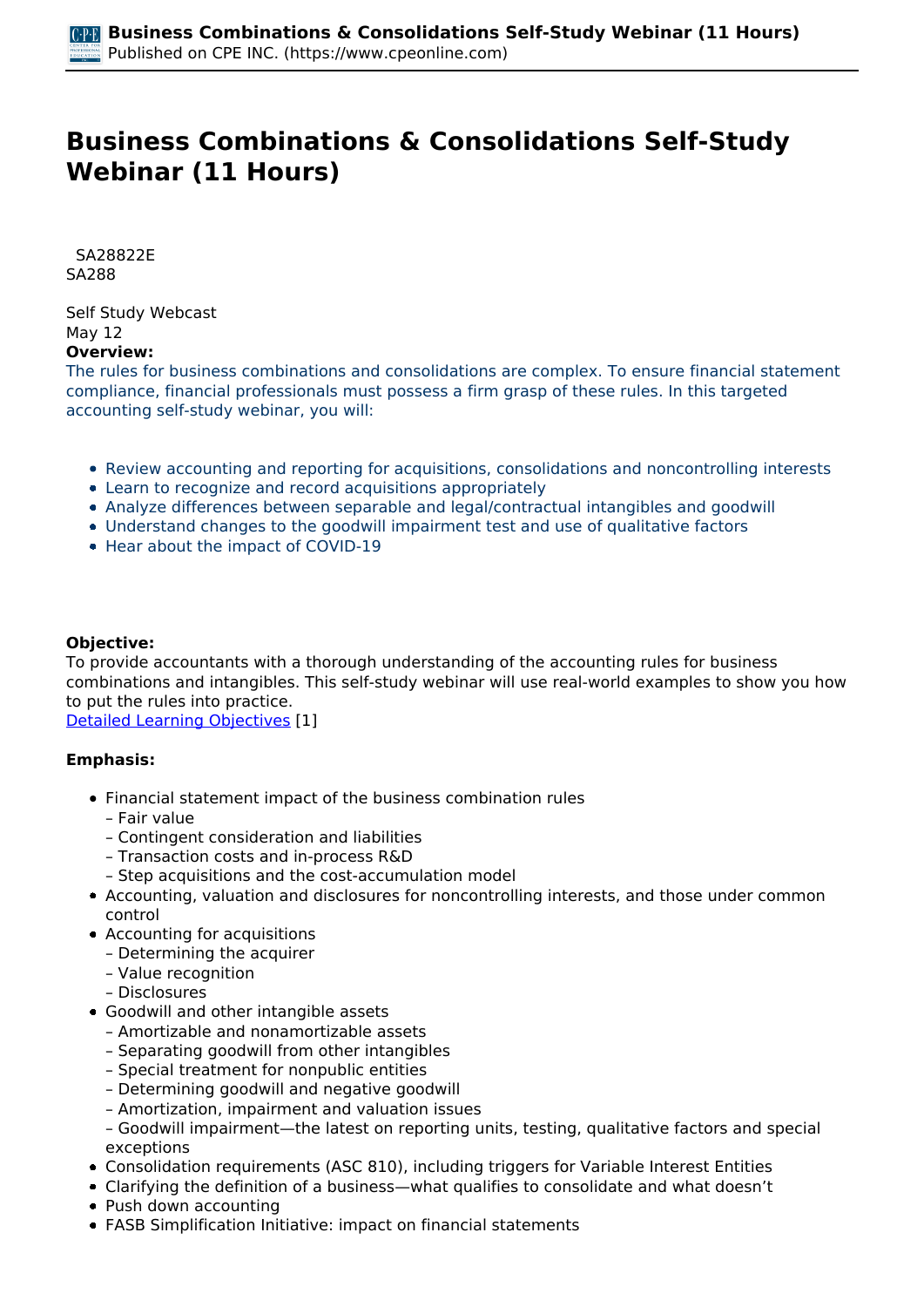*The impact of COVID-19*

*• Identify the future role of codification improvements • Recognize accounting authoritative bodies' responses to the COVID-19 pandemic • Identify how to determine a business combination acquisition date • Recognize the accounting steps when applying the acquisition method • Identify the acquisition method step typically the most time-consuming when accounting for a business combination • Recognize the scope limitations of ASC Topic 805 • Recognize the circumstances under which goodwill will be recorded in a business combination • Identify the appropriate financial statement placement of the consolidated net income attributable to a noncontrolling interest • Recognize the circumstances under which a subsidiary should be deconsolidated from the parent entity • Recognize the appropriate useful economic life for intangibles with finite lives • Identify the relevant factors for determining useful economic life of intangibles • Recognize the traditional valuation measures for intangibles • Identify the types of intangibles not typically separated from goodwill • Identify the unit at which goodwill impairment is tested • Identify the available methodologies for assigning goodwill to reporting units • Recognize events that would typically trigger a goodwill impairment test • Recognize the appropriate frequency for which impairment testing must occur • Identify impairment testing qualitative assessment considerations*

*• Identify reasons for organizations to form a joint venture*